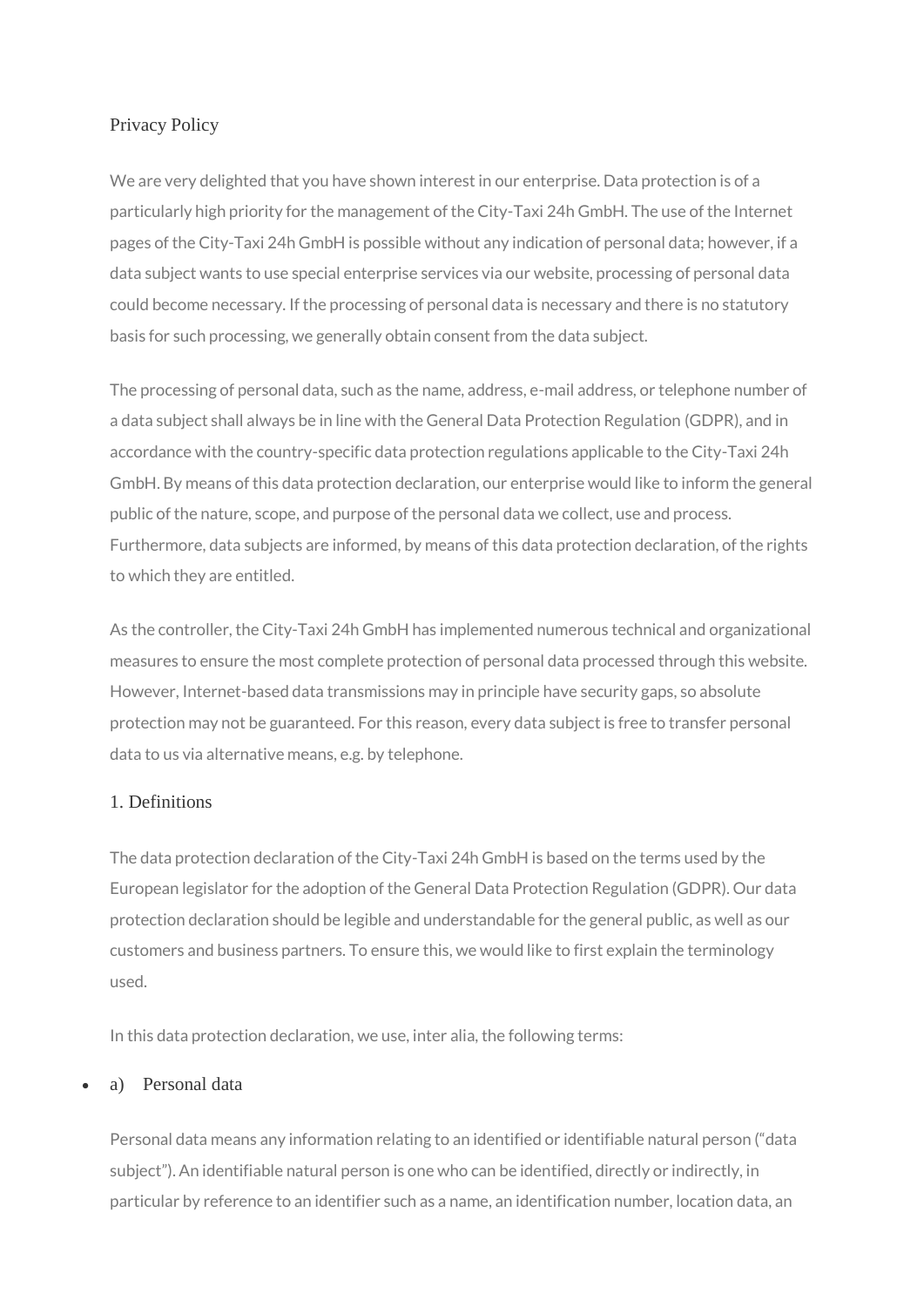online identifier or to one or more factors specific to the physical, physiological, genetic, mental, economic, cultural or social identity of that natural person.

### b) Data subject

Data subject is any identified or identifiable natural person, whose personal data is processed by the controller responsible for the processing.

# c) Processing

Processing is any operation or set of operations which is performed on personal data or on sets of personal data, whether or not by automated means, such as collection, recording, organisation, structuring, storage, adaptation or alteration, retrieval, consultation, use, disclosure by transmission, dissemination or otherwise making available, alignment or combination, restriction, erasure or destruction.

# d) Restriction of processing

Restriction of processing is the marking of stored personal data with the aim of limiting their processing in the future.

# e) Profiling

Profiling means any form of automated processing of personal data consisting of the use of personal data to evaluate certain personal aspects relating to a natural person, in particular to analyse or predict aspects concerning that natural person's performance at work, economic situation, health, personal preferences, interests, reliability, behaviour, location or movements.

# f) Pseudonymisation

Pseudonymisation is the processing of personal data in such a manner that the personal data can no longer be attributed to a specific data subject without the use of additional information, provided that such additional information is kept separately and is subject to technical and organisational measures to ensure that the personal data are not attributed to an identified or identifiable natural person.

g) Controller or controller responsible for the processing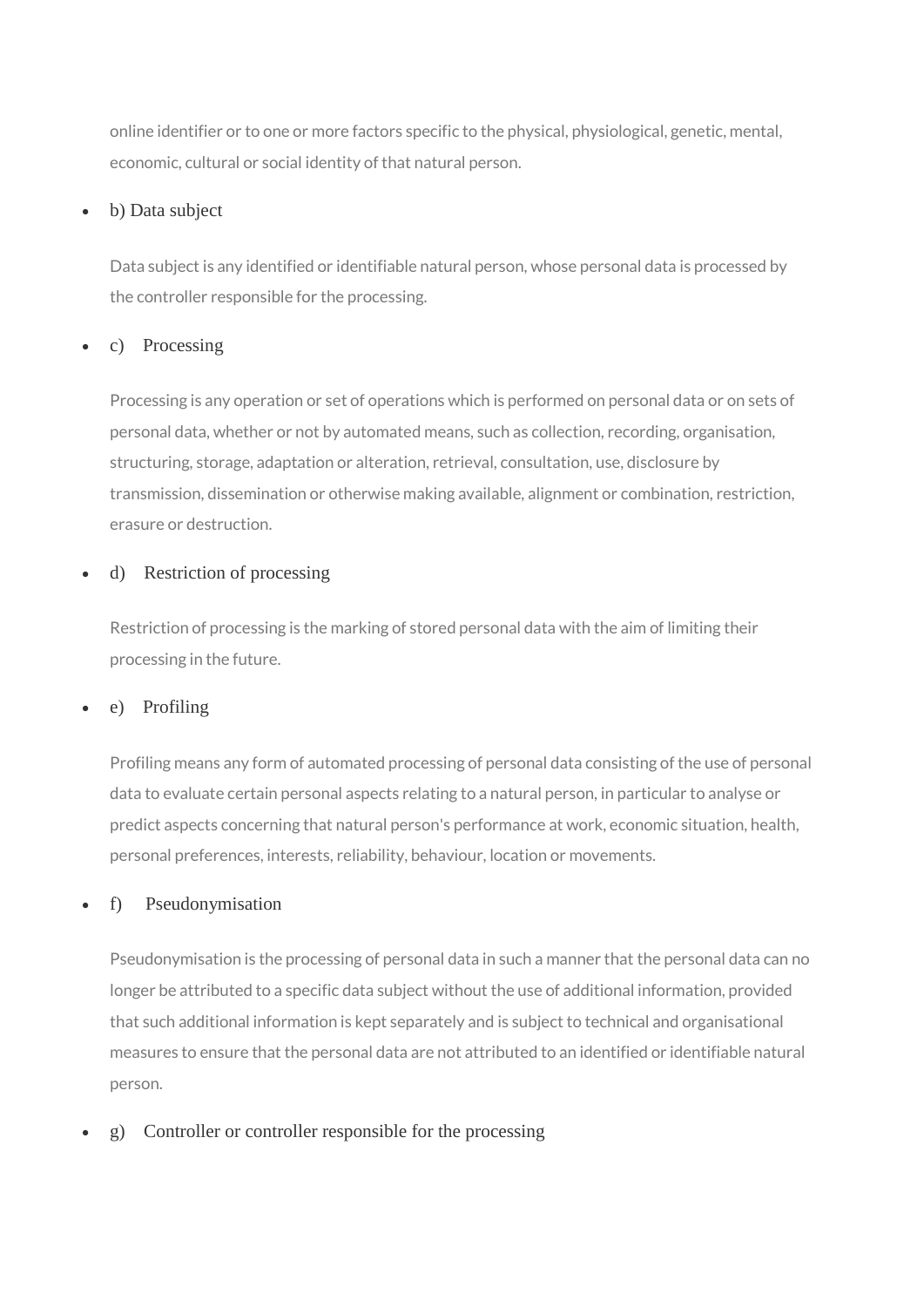Controller or controller responsible for the processing is the natural or legal person, public authority, agency or other body which, alone or jointly with others, determines the purposes and means of the processing of personal data; where the purposes and means of such processing are determined by Union or Member State law, the controller or the specific criteria for its nomination may be provided for by Union or Member State law.

#### h) Processor

Processor is a natural or legal person, public authority, agency or other body which processes personal data on behalf of the controller.

#### i) Recipient

Recipient is a natural or legal person, public authority, agency or another body, to which the personal data are disclosed, whether a third party or not. However, public authorities which may receive personal data in the framework of a particular inquiry in accordance with Union or Member State law shall not be regarded as recipients; the processing of those data by those public authorities shall be in compliance with the applicable data protection rules according to the purposes of the processing.

#### j) Third party

Third party is a natural or legal person, public authority, agency or body other than the data subject, controller, processor and persons who, under the direct authority of the controller or processor, are authorised to process personal data.

#### k) Consent

Consent of the data subject is any freely given, specific, informed and unambiguous indication of the data subject's wishes by which he or she, by a statement or by a clear affirmative action, signifies agreement to the processing of personal data relating to him or her.

#### 2. Name and Address of the controller

Controller for the purposes of the General Data Protection Regulation (GDPR), other data protection laws applicable in Member states of the European Union and other provisions related to data protection is:

City-Taxi 24h GmbH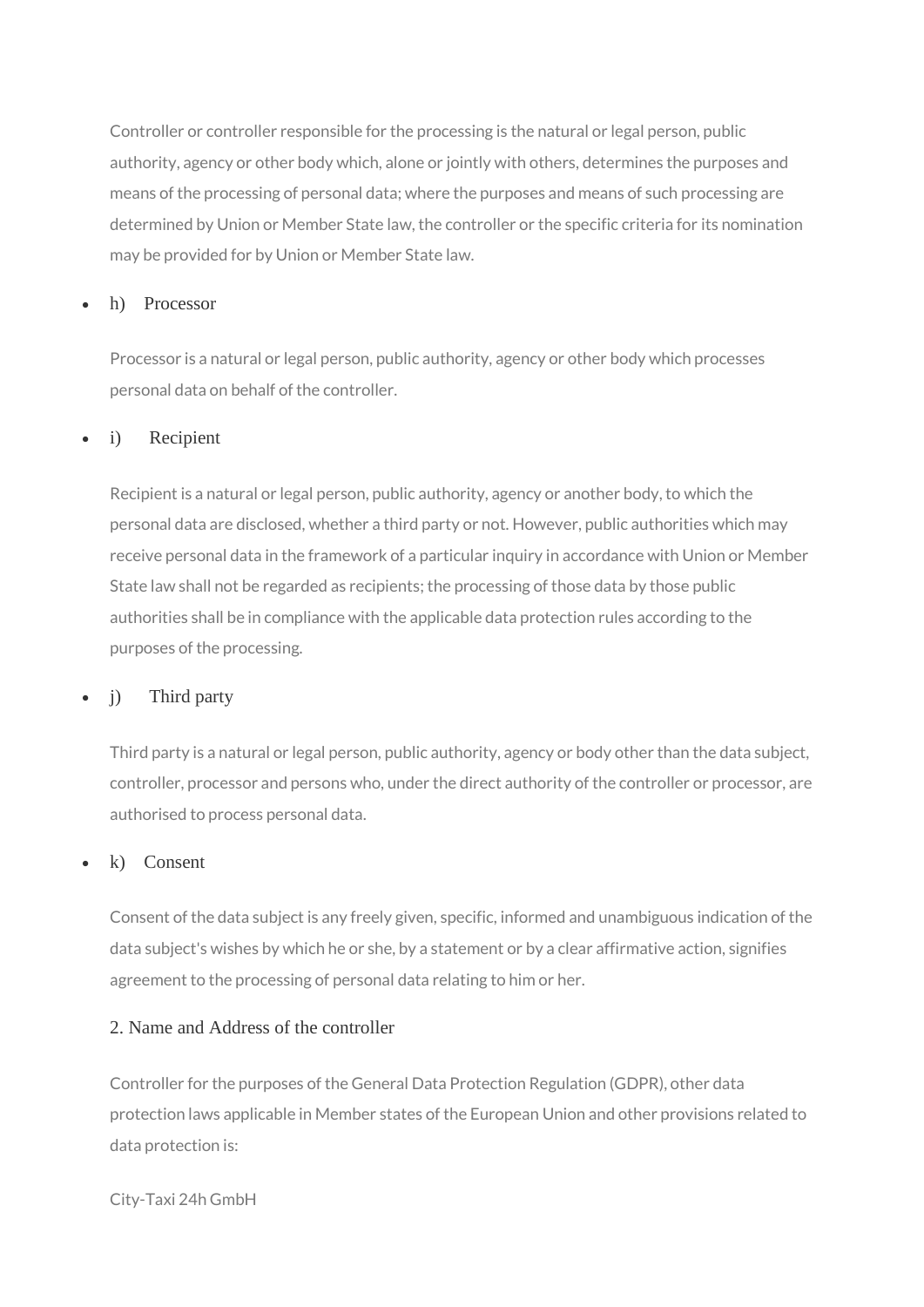Altlöhrtor 16

56068 Koblenz

**Deutschland** 

Phone: +49 261 17934

Email: info@taxi-in-koblenz.de

Website: www.taxi-in-koblenz.de

### 3. Collection of general data and information

The website of the City-Taxi 24h GmbH collects a series of general data and information when a data subject or automated system calls up the website. This general data and information are stored in the server log files. Collected may be (1) the browser types and versions used, (2) the operating system used by the accessing system, (3) the website from which an accessing system reaches our website (so-called referrers), (4) the sub-websites, (5) the date and time of access to the Internet site, (6) an Internet protocol address (IP address), (7) the Internet service provider of the accessing system, and (8) any other similar data and information that may be used in the event of attacks on our information technology systems.

When using these general data and information, the City-Taxi 24h GmbH does not draw any conclusions about the data subject. Rather, this information is needed to (1) deliver the content of our website correctly, (2) optimize the content of our website as well as its advertisement, (3) ensure the long-term viability of our information technology systems and website technology, and (4) provide law enforcement authorities with the information necessary for criminal prosecution in case of a cyber-attack. Therefore, the City-Taxi 24h GmbH analyzes anonymously collected data and information statistically, with the aim of increasing the data protection and data security of our enterprise, and to ensure an optimal level of protection for the personal data we process. The anonymous data of the server log files are stored separately from all personal data provided by a data subject.

### 4. Contact possibility via the website

The website of the City-Taxi 24h GmbH contains information that enables a quick electronic contact to our enterprise, as well as direct communication with us, which also includes a general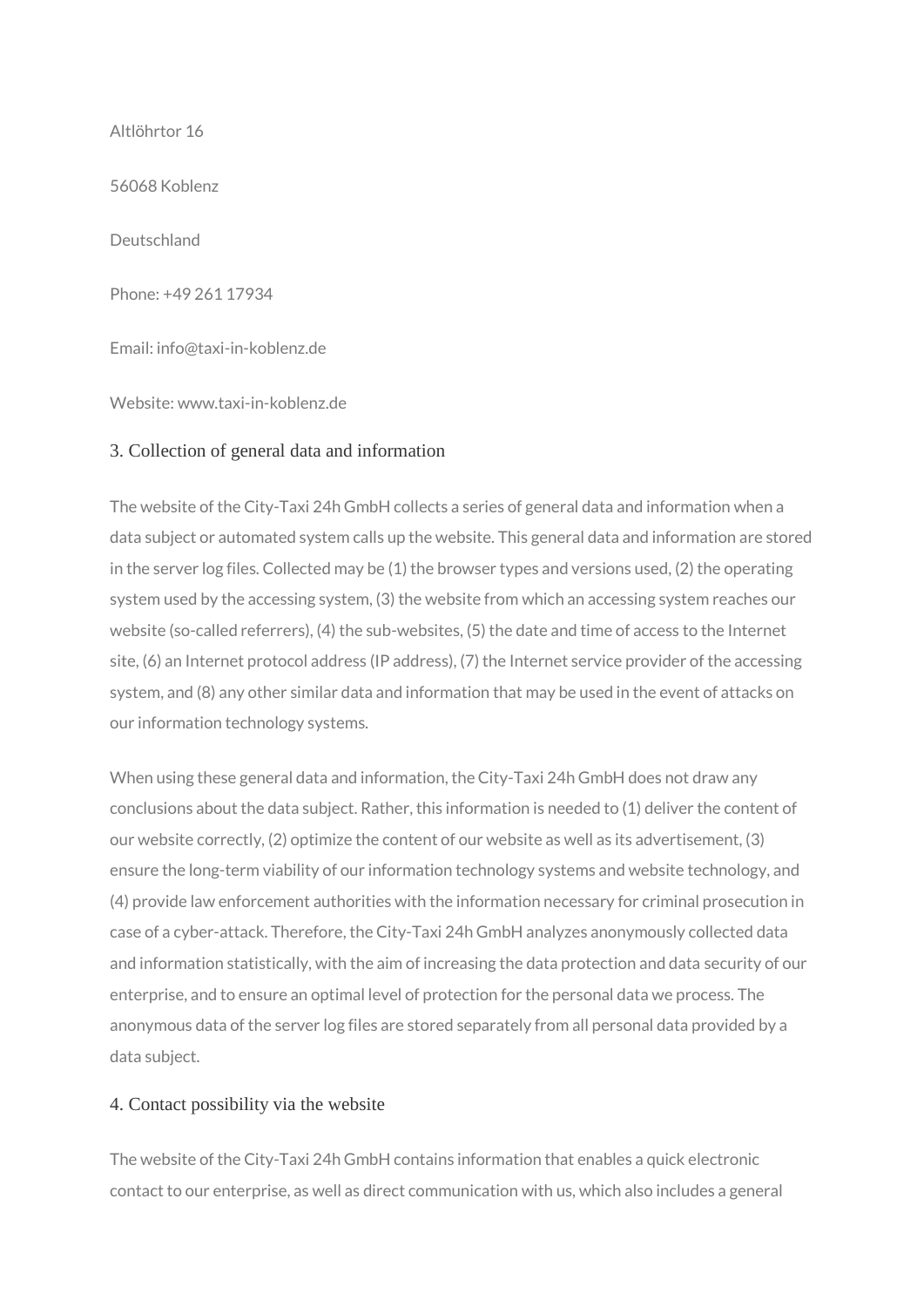address of the so-called electronic mail (e-mail address). If a data subject contacts the controller by e-mail or via a contact form, the personal data transmitted by the data subject are automatically stored. Such personal data transmitted on a voluntary basis by a data subject to the data controller are stored for the purpose of processing or contacting the data subject. There is no transfer of this personal data to third parties.

### 5. Routine erasure and blocking of personal data

The data controller shall process and store the personal data of the data subject only for the period necessary to achieve the purpose of storage, or as far as this is granted by the European legislator or other legislators in laws or regulations to which the controller is subject to.

If the storage purpose is not applicable, or if a storage period prescribed by the European legislator or another competent legislator expires, the personal data are routinely blocked or erased in accordance with legal requirements.

### 6. Rights of the data subject

### a) Right of confirmation

Each data subject shall have the right granted by the European legislator to obtain from the controller the confirmation as to whether or not personal data concerning him or her are being processed. If a data subject wishes to avail himself of this right of confirmation, he or she may, at any time, contact any employee of the controller.

# b) Right of access

Each data subject shall have the right granted by the European legislator to obtain from the controller free information about his or her personal data stored at any time and a copy of this information. Furthermore, the European directives and regulations grant the data subject access to the following information:

- $\circ$  the purposes of the processing;
- o the categories of personal data concerned;
- $\circ$  the recipients or categories of recipients to whom the personal data have been or will be disclosed, in particular recipients in third countries or international organisations;
- $\circ$  where possible, the envisaged period for which the personal data will be stored, or, if not possible, the criteria used to determine that period;
- $\circ$  the existence of the right to request from the controller rectification or erasure of personal data, or restriction of processing of personal data concerning the data subject, or to object to such processing;
- $\circ$  the existence of the right to lodge a complaint with a supervisory authority;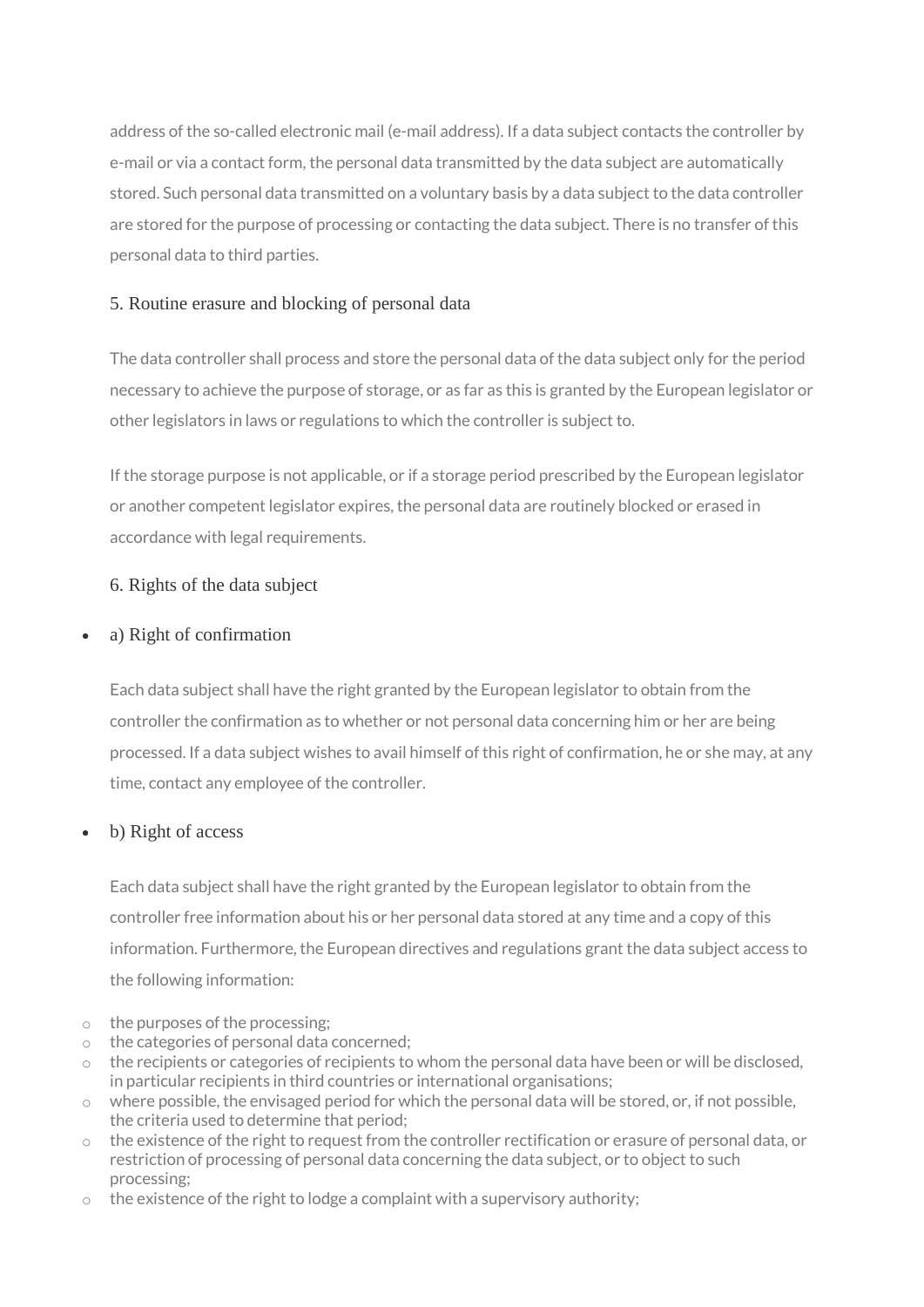- o where the personal data are not collected from the data subject, any available information as to their source;
- $\circ$  the existence of automated decision-making, including profiling, referred to in Article 22(1) and (4) of the GDPR and, at least in those cases, meaningful information about the logic involved, as well as the significance and envisaged consequences of such processing for the data subject.

Furthermore, the data subject shall have a right to obtain information as to whether personal data are transferred to a third country or to an international organisation. Where this is the case, the data subject shall have the right to be informed of the appropriate safeguards relating to the transfer.

If a data subject wishes to avail himself of this right of access, he or she may, at any time, contact any employee of the controller.

# c) Right to rectification

Each data subject shall have the right granted by the European legislator to obtain from the controller without undue delay the rectification of inaccurate personal data concerning him or her. Taking into account the purposes of the processing, the data subject shall have the right to have incomplete personal data completed, including by means of providing a supplementary statement.

If a data subject wishes to exercise this right to rectification, he or she may, at any time, contact any employee of the controller.

# d) Right to erasure (Right to be forgotten)

Each data subject shall have the right granted by the European legislator to obtain from the controller the erasure of personal data concerning him or her without undue delay, and the controller shall have the obligation to erase personal data without undue delay where one of the following grounds applies, as long as the processing is not necessary:

- $\circ$  The personal data are no longer necessary in relation to the purposes for which they were collected or otherwise processed.
- $\circ$  The data subject withdraws consent to which the processing is based according to point (a) of Article 6(1) of the GDPR, or point (a) of Article 9(2) of the GDPR, and where there is no other legal ground for the processing.
- o The data subject objects to the processing pursuant to Article 21(1) of the GDPR and there are no overriding legitimate grounds for the processing, or the data subject objects to the processing pursuant to Article 21(2) of the GDPR.
- o The personal data have been unlawfully processed.
- $\circ$  The personal data must be erased for compliance with a legal obligation in Union or Member State law to which the controller is subject.
- $\circ$  The personal data have been collected in relation to the offer of information society services referred to in Article 8(1) of the GDPR.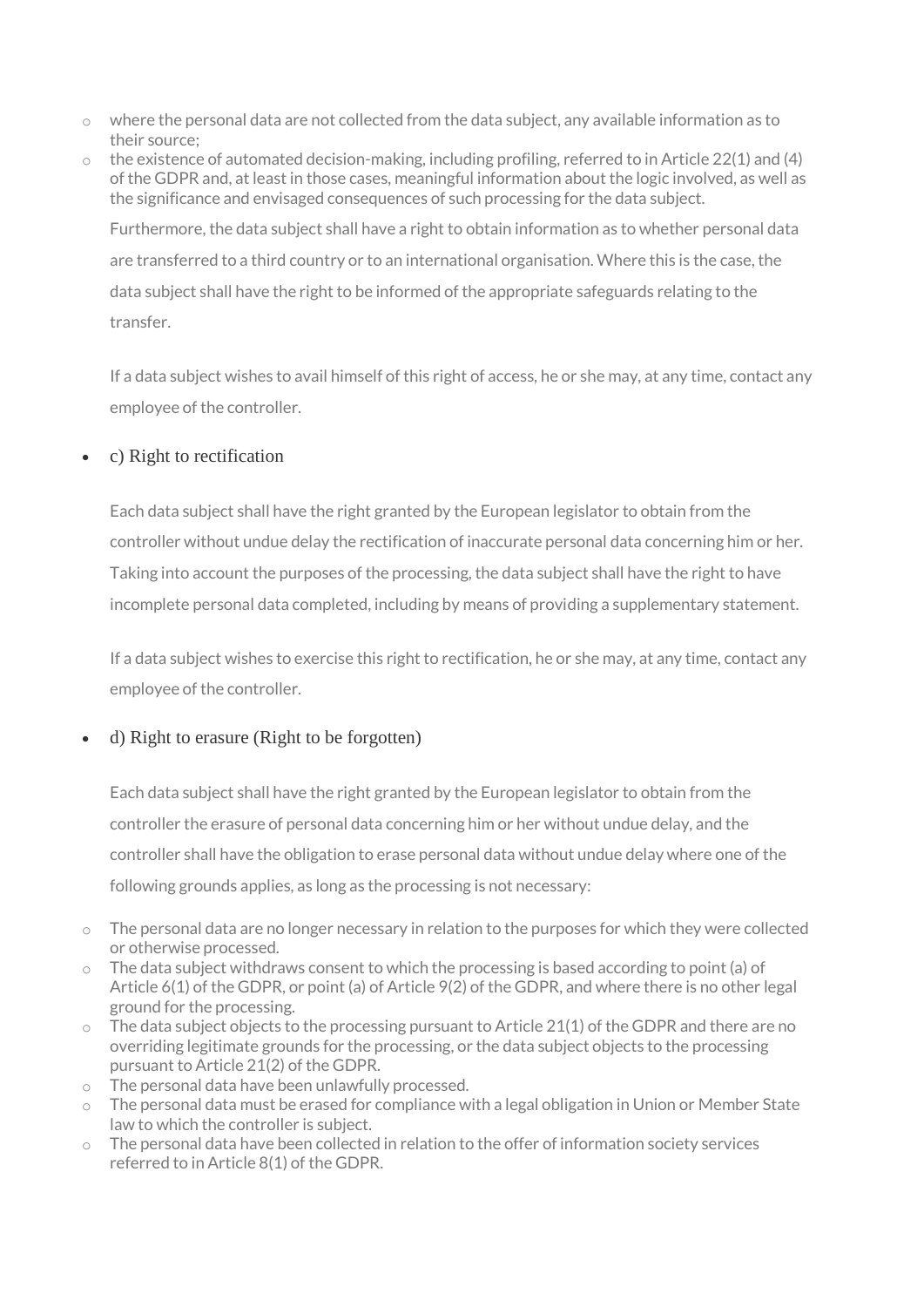If one of the aforementioned reasons applies, and a data subject wishes to request the erasure of personal data stored by the City-Taxi 24h GmbH, he or she may, at any time, contact any employee of the controller. An employee of City-Taxi 24h GmbH shall promptly ensure that the erasure request is complied with immediately.

Where the controller has made personal data public and is obliged pursuant to Article 17(1) to erase the personal data, the controller, taking account of available technology and the cost of implementation, shall take reasonable steps, including technical measures, to inform other controllers processing the personal data that the data subject has requested erasure by such controllers of any links to, or copy or replication of, those personal data, as far as processing is not required. An employees of the City-Taxi 24h GmbH will arrange the necessary measures in individual cases.

### e) Right of restriction of processing

Each data subject shall have the right granted by the European legislator to obtain from the controller restriction of processing where one of the following applies:

- $\circ$  The accuracy of the personal data is contested by the data subject, for a period enabling the controller to verify the accuracy of the personal data.
- o The processing is unlawful and the data subject opposes the erasure of the personal data and requests instead the restriction of their use instead.
- o The controller no longer needs the personal data for the purposes of the processing, but they are required by the data subject for the establishment, exercise or defence of legal claims.
- $\circ$  The data subject has objected to processing pursuant to Article 21(1) of the GDPR pending the verification whether the legitimate grounds of the controller override those of the data subject.

If one of the aforementioned conditions is met, and a data subject wishes to request the restriction of the processing of personal data stored by the City-Taxi 24h GmbH, he or she may at any time contact any employee of the controller. The employee of the City-Taxi 24h GmbH will arrange the restriction of the processing.

### f) Right to data portability

Each data subject shall have the right granted by the European legislator, to receive the personal data concerning him or her, which was provided to a controller, in a structured, commonly used and machine-readable format. He or she shall have the right to transmit those data to another controller without hindrance from the controller to which the personal data have been provided, as long as the processing is based on consent pursuant to point (a) of Article 6(1) of the GDPR or point (a) of Article 9(2) of the GDPR, or on a contract pursuant to point (b) of Article 6(1) of the GDPR, and the processing is carried out by automated means, as long as the processing is not necessary for the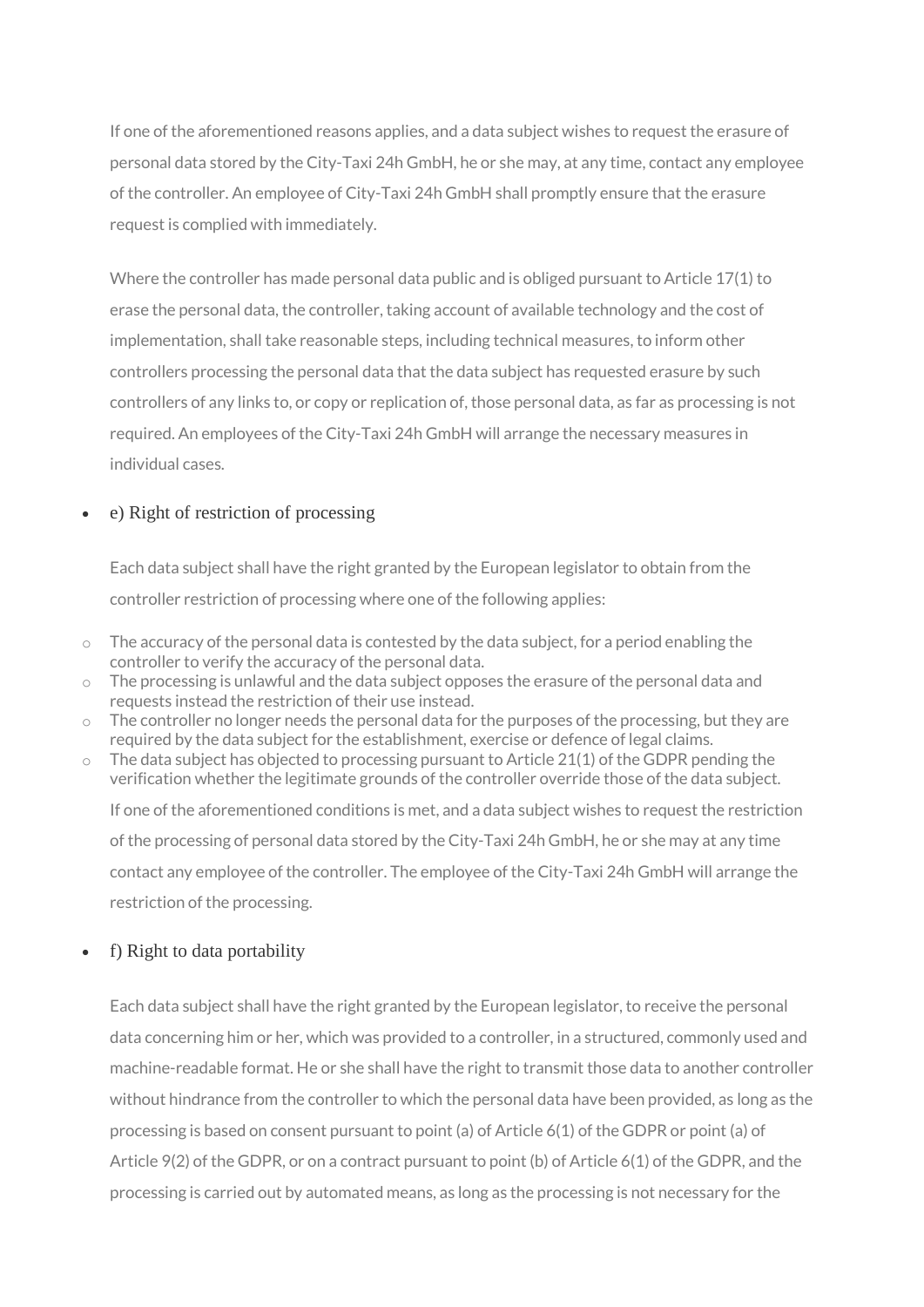performance of a task carried out in the public interest or in the exercise of official authority vested in the controller.

Furthermore, in exercising his or her right to data portability pursuant to Article 20(1) of the GDPR, the data subject shall have the right to have personal data transmitted directly from one controller to another, where technically feasible and when doing so does not adversely affect the rights and freedoms of others.

In order to assert the right to data portability, the data subject may at any time contact any employee of the City-Taxi 24h GmbH.

#### g) Right to object

Each data subject shall have the right granted by the European legislator to object, on grounds relating to his or her particular situation, at any time, to processing of personal data concerning him or her, which is based on point (e) or (f) of Article 6(1) of the GDPR. This also applies to profiling based on these provisions.

The City-Taxi 24h GmbH shall no longer process the personal data in the event of the objection, unless we can demonstrate compelling legitimate grounds for the processing which override the interests, rights and freedoms of the data subject, or for the establishment, exercise or defence of legal claims.

If the City-Taxi 24h GmbH processes personal data for direct marketing purposes, the data subject shall have the right to object at any time to processing of personal data concerning him or her for such marketing. This applies to profiling to the extent that it is related to such direct marketing. If the data subject objects to the City-Taxi 24h GmbH to the processing for direct marketing purposes, the City-Taxi 24h GmbH will no longer process the personal data for these purposes.

In addition, the data subject has the right, on grounds relating to his or her particular situation, to object to processing of personal data concerning him or her by the City-Taxi 24h GmbH for scientific or historical research purposes, or for statistical purposes pursuant to Article 89(1) of the GDPR, unless the processing is necessary for the performance of a task carried out for reasons of public interest.

In order to exercise the right to object, the data subject may contact any employee of the City-Taxi 24h GmbH. In addition, the data subject is free in the context of the use of information society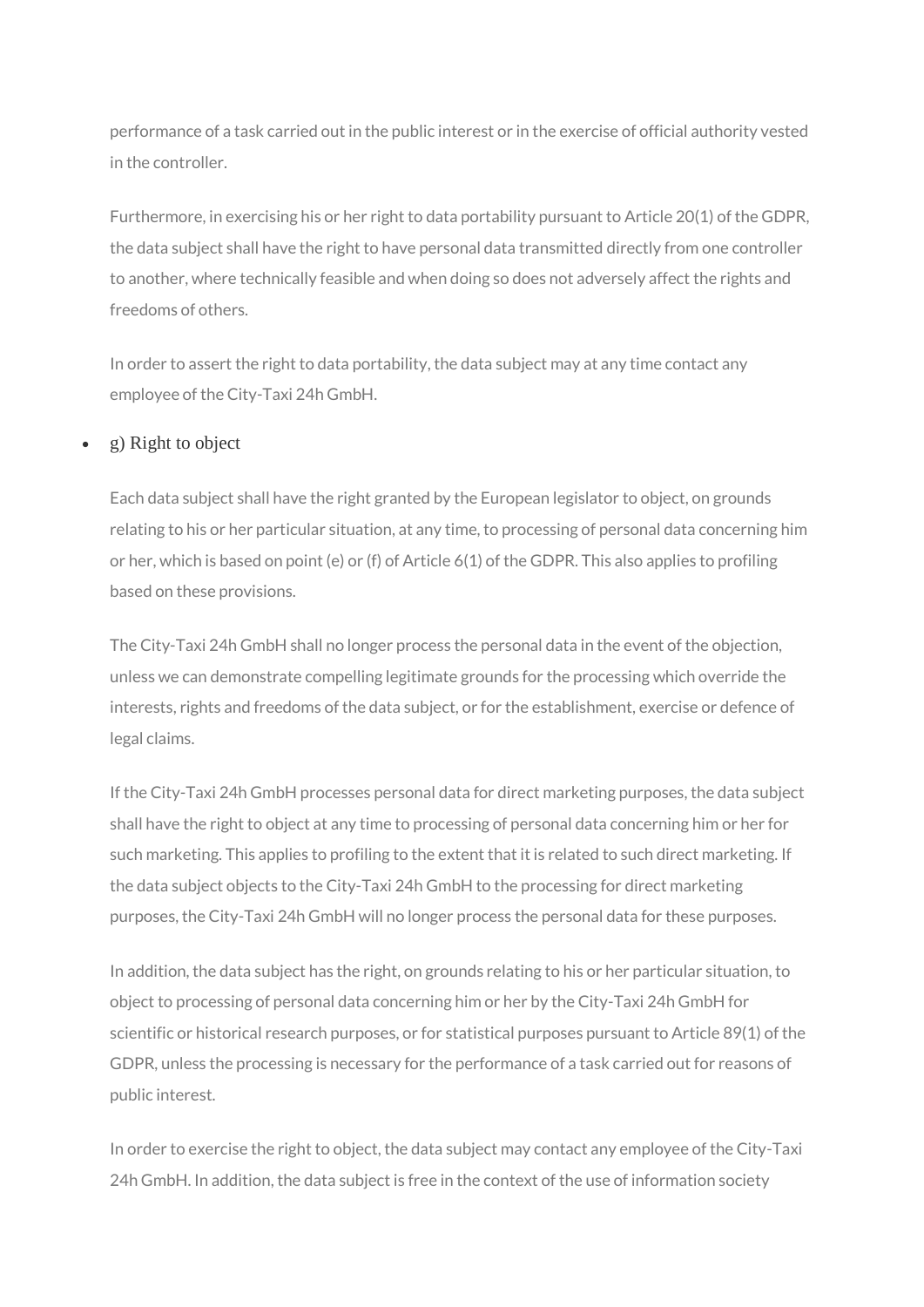services, and notwithstanding Directive 2002/58/EC, to use his or her right to object by automated means using technical specifications.

### h) Automated individual decision-making, including profiling

Each data subject shall have the right granted by the European legislator not to be subject to a decision based solely on automated processing, including profiling, which produces legal effects concerning him or her, or similarly significantly affects him or her, as long as the decision (1) is not is necessary for entering into, or the performance of, a contract between the data subject and a data controller, or (2) is not authorised by Union or Member State law to which the controller is subject and which also lays down suitable measures to safeguard the data subject's rights and freedoms and legitimate interests, or (3) is not based on the data subject's explicit consent.

If the decision (1) is necessary for entering into, or the performance of, a contract between the data subject and a data controller, or (2) it is based on the data subject's explicit consent, the City-Taxi 24h GmbH shall implement suitable measures to safeguard the data subject's rights and freedoms and legitimate interests, at least the right to obtain human intervention on the part of the controller, to express his or her point of view and contest the decision.

If the data subject wishes to exercise the rights concerning automated individual decision-making, he or she may, at any time, contact any employee of the City-Taxi 24h GmbH.

# i) Right to withdraw data protection consent

Each data subject shall have the right granted by the European legislator to withdraw his or her consent to processing of his or her personal data at any time.

f the data subject wishes to exercise the right to withdraw the consent, he or she may, at any time, contact any employee of the City-Taxi 24h GmbH.

# 7. Data protection provisions about the application and use of Facebook

On this website, the controller has integrated components of the enterprise Facebook. Facebook is a social network.

A social network is a place for social meetings on the Internet, an online community, which usually allows users to communicate with each other and interact in a virtual space. A social network may serve as a platform for the exchange of opinions and experiences, or enable the Internet community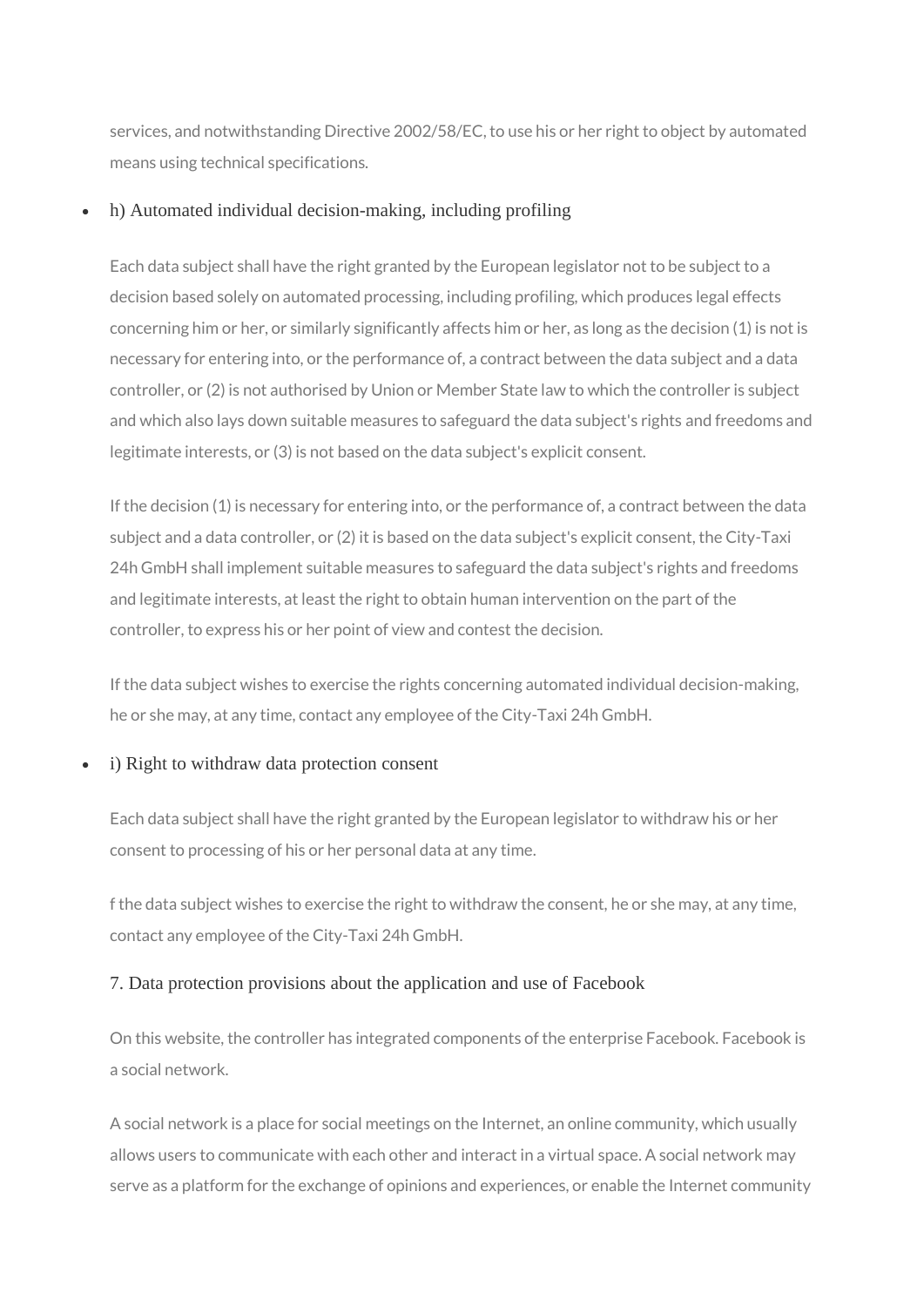to provide personal or business-related information. Facebook allows social network users to include the creation of private profiles, upload photos, and network through friend requests.

The operating company of Facebook is Facebook, Inc., 1 Hacker Way, Menlo Park, CA 94025, United States. If a person lives outside of the United States or Canada, the controller is the Facebook Ireland Ltd., 4 Grand Canal Square, Grand Canal Harbour, Dublin 2, Ireland.

With each call-up to one of the individual pages of this Internet website, which is operated by the controller and into which a Facebook component (Facebook plug-ins) was integrated, the web browser on the information technology system of the data subject is automatically prompted to download display of the corresponding Facebook component from Facebook through the Facebook component. An overview of all the Facebook Plug-ins may be accessed under https://developers.facebook.com/docs/plugins/. During the course of this technical procedure, Facebook is made aware of what specific sub-site of our website was visited by the data subject.

If the data subject is logged in at the same time on Facebook, Facebook detects with every call-up to our website by the data subject—and for the entire duration of their stay on our Internet site which specific sub-site of our Internet page was visited by the data subject. This information is collected through the Facebook component and associated with the respective Facebook account of the data subject. If the data subject clicks on one of the Facebook buttons integrated into our website, e.g. the "Like" button, or if the data subject submits a comment, then Facebook matches this information with the personal Facebook user account of the data subject and stores the personal data.

Facebook always receives, through the Facebook component, information about a visit to our website by the data subject, whenever the data subject is logged in at the same time on Facebook during the time of the call-up to our website. This occurs regardless of whether the data subject clicks on the Facebook component or not. If such a transmission of information to Facebook is not desirable for the data subject, then he or she may prevent this by logging off from their Facebook account before a call-up to our website is made.

The data protection guideline published by Facebook, which is available at https://facebook.com/about/privacy/, provides information about the collection, processing and use of personal data by Facebook. In addition, it is explained there what setting options Facebook offers to protect the privacy of the data subject. In addition, different configuration options are made available to allow the elimination of data transmission to Facebook. These applications may be used by the data subject to eliminate a data transmission to Facebook.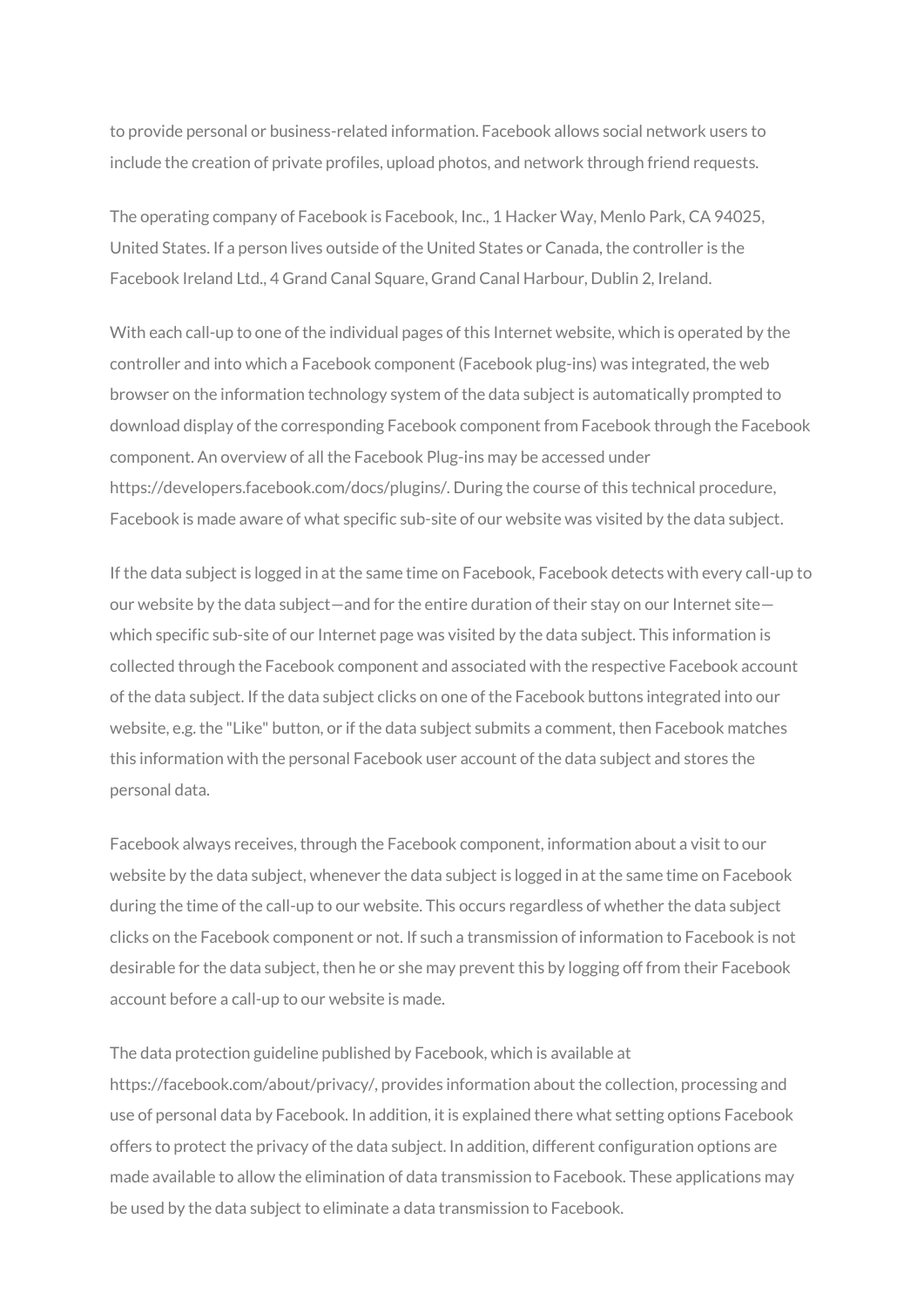### 8. Data protection provisions about the application and use of Google AdSense

On this website, the controller has integrated Google AdSense. Google AdSense is an online service which allows the placement of advertising on third-party sites. Google AdSense is based on an algorithm that selects advertisements displayed on third-party sites to match with the content of the respective third-party site. Google AdSense allows an interest-based targeting of the Internet user, which is implemented by means of generating individual user profiles.

The operating company of Google's AdSense component is Alphabet Inc., 1600 Amphitheatre Pkwy, Mountain View, CA 94043-1351, United States.

The purpose of Google's AdSense component is the integration of advertisements on our website. Google AdSense places a cookie on the information technology system of the data subject. The definition of cookies is explained above. With the setting of the cookie, Alphabet Inc. is enabled to analyze the use of our website. With each call-up to one of the individual pages of this Internet site, which is operated by the controller and into which a Google AdSense component is integrated, the Internet browser on the information technology system of the data subject will automatically submit data through the Google AdSense component for the purpose of online advertising and the settlement of commissions to Alphabet Inc. During the course of this technical procedure, the enterprise Alphabet Inc. gains knowledge of personal data, such as the IP address of the data subject, which serves Alphabet Inc., inter alia, to understand the origin of visitors and clicks and subsequently create commission settlements.

The data subject may, as stated above, prevent the setting of cookies through our website at any time by means of a corresponding adjustment of the web browser used and thus permanently deny the setting of cookies. Such an adjustment to the Internet browser used would also prevent Alphabet Inc. from setting a cookie on the information technology system of the data subject. Additionally, cookies already in use by Alphabet Inc. may be deleted at any time via a web browser or other software programs.

Furthermore, Google AdSense also uses so-called tracking pixels. A tracking pixel is a miniature graphic that is embedded in web pages to enable a log file recording and a log file analysis through which a statistical analysis may be performed. Based on the embedded tracking pixels, Alphabet Inc. is able to determine if and when a website was opened by a data subject, and which links were clicked on by the data subject. Tracking pixels serve, inter alia, to analyze the flow of visitors on a website.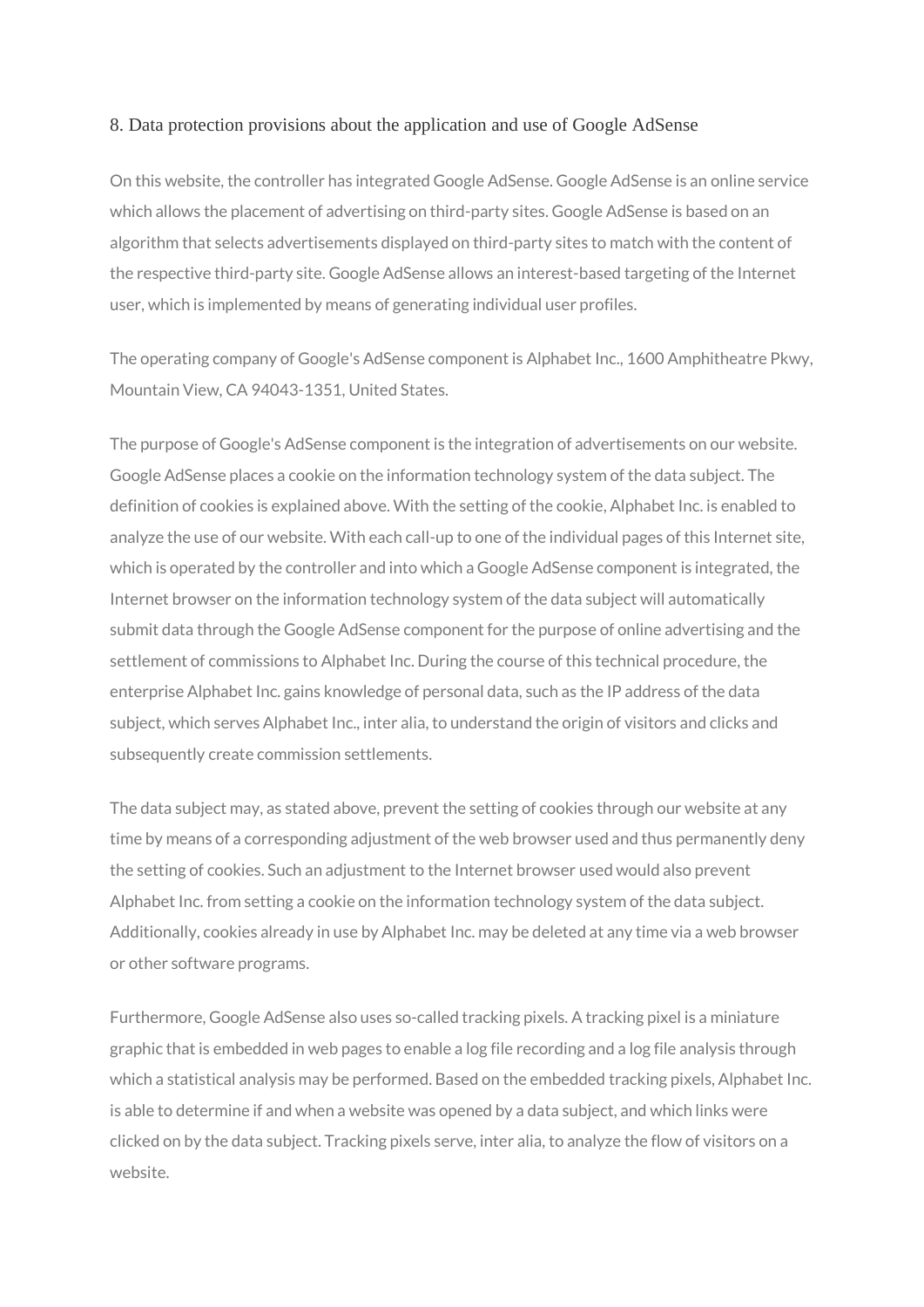Through Google AdSense, personal data and information—which also includes the IP address, and is necessary for the collection and accounting of the displayed advertisements—is transmitted to Alphabet Inc. in the United States of America. These personal data will be stored and processed in the United States of America. The Alphabet Inc. may disclose the collected personal data through this technical procedure to third parties.

Google AdSense is further explained under the following link https://www.google.com/intl/en/adsense/start/.

# 9. Data protection provisions about the application and use of Google Analytics (with anonymization function)

On this website, the controller has integrated the component of Google Analytics (with the anonymizer function). Google Analytics is a web analytics service. Web analytics is the collection, gathering, and analysis of data about the behavior of visitors to websites. A web analysis service collects, inter alia, data about the website from which a person has come (the so-called referrer), which sub-pages were visited, or how often and for what duration a sub-page was viewed. Web analytics are mainly used for the optimization of a website and in order to carry out a cost-benefit analysis of Internet advertising.

The operator of the Google Analytics component is Google Inc., 1600 Amphitheatre Pkwy, Mountain View, CA 94043-1351, United States.

For the web analytics through Google Analytics the controller uses the application " gat. \_anonymizeIp". By means of this application the IP address of the Internet connection of the data subject is abridged by Google and anonymised when accessing our websites from a Member State of the European Union or another Contracting State to the Agreement on the European Economic Area.

The purpose of the Google Analytics component is to analyze the traffic on our website. Google uses the collected data and information, inter alia, to evaluate the use of our website and to provide online reports, which show the activities on our websites, and to provide other services concerning the use of our Internet site for us.

Google Analytics places a cookie on the information technology system of the data subject. The definition of cookies is explained above. With the setting of the cookie, Google is enabled to analyze the use of our website. With each call-up to one of the individual pages of this Internet site, which is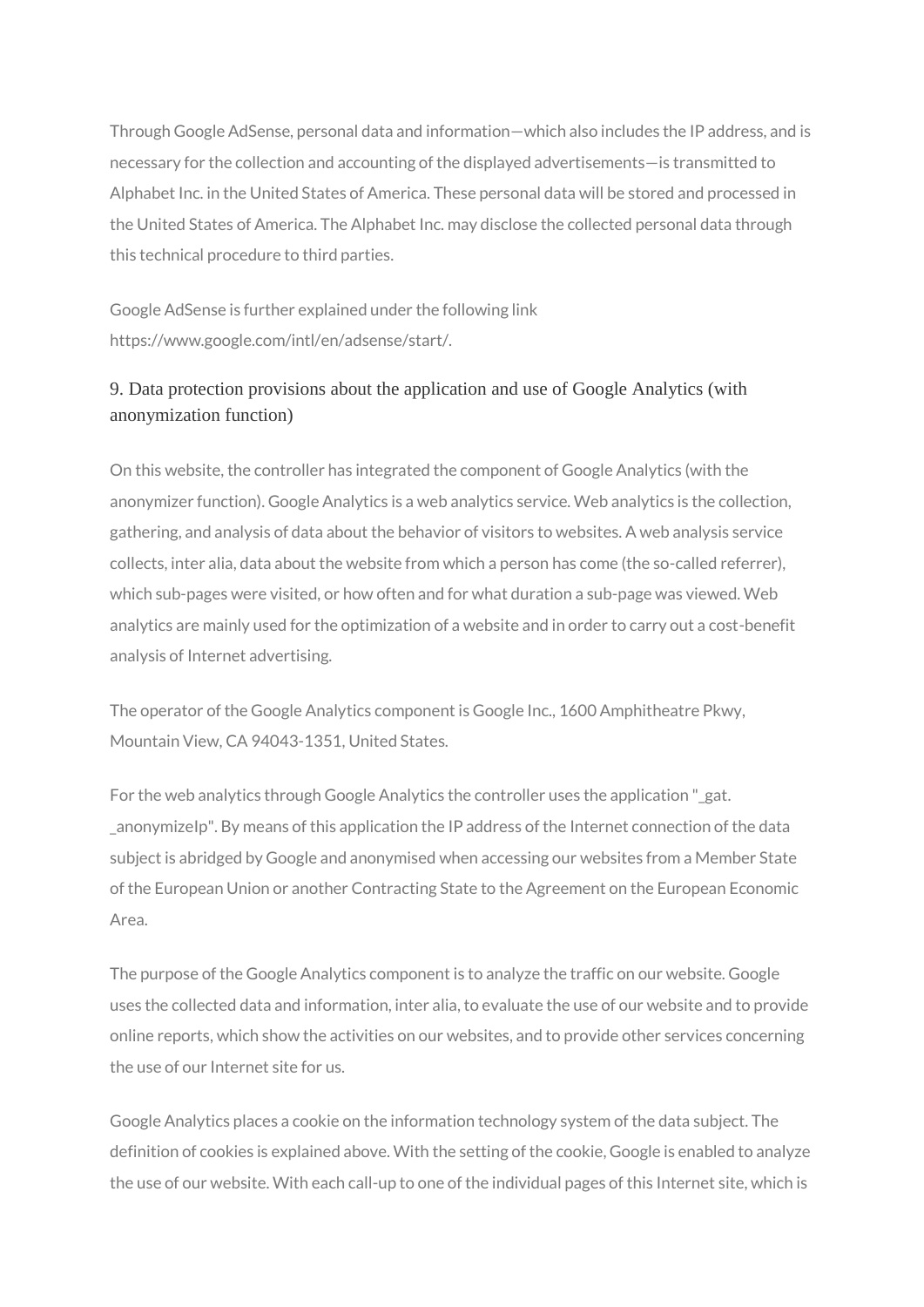operated by the controller and into which a Google Analytics component was integrated, the Internet browser on the information technology system of the data subject will automatically submit data through the Google Analytics component for the purpose of online advertising and the settlement of commissions to Google. During the course of this technical procedure, the enterprise Google gains knowledge of personal information, such as the IP address of the data subject, which serves Google, inter alia, to understand the origin of visitors and clicks, and subsequently create commission settlements.

The cookie is used to store personal information, such as the access time, the location from which the access was made, and the frequency of visits of our website by the data subject. With each visit to our Internet site, such personal data, including the IP address of the Internet access used by the data subject, will be transmitted to Google in the United States of America. These personal data are stored by Google in the United States of America. Google may pass these personal data collected through the technical procedure to third parties.

The data subject may, as stated above, prevent the setting of cookies through our website at any time by means of a corresponding adjustment of the web browser used and thus permanently deny the setting of cookies. Such an adjustment to the Internet browser used would also prevent Google Analytics from setting a cookie on the information technology system of the data subject. In addition, cookies already in use by Google Analytics may be deleted at any time via a web browser or other software programs.

In addition, the data subject has the possibility of objecting to a collection of data that are generated by Google Analytics, which is related to the use of this website, as well as the processing of this data by Google and the chance to preclude any such. For this purpose, the data subject must download a browser add-on under the link https://tools.google.com/dlpage/gaoptout and install it. This browser add-on tells Google Analytics through a JavaScript, that any data and information about the visits of Internet pages may not be transmitted to Google Analytics. The installation of the browser add-ons is considered an objection by Google. If the information technology system of the data subject is later deleted, formatted, or newly installed, then the data subject must reinstall the browser addons to disable Google Analytics. If the browser add-on was uninstalled by the data subject or any other person who is attributable to their sphere of competence, or is disabled, it is possible to execute the reinstallation or reactivation of the browser add-ons.

Further information and the applicable data protection provisions of Google may be retrieved under https://www.google.com/intl/en/policies/privacy/ and under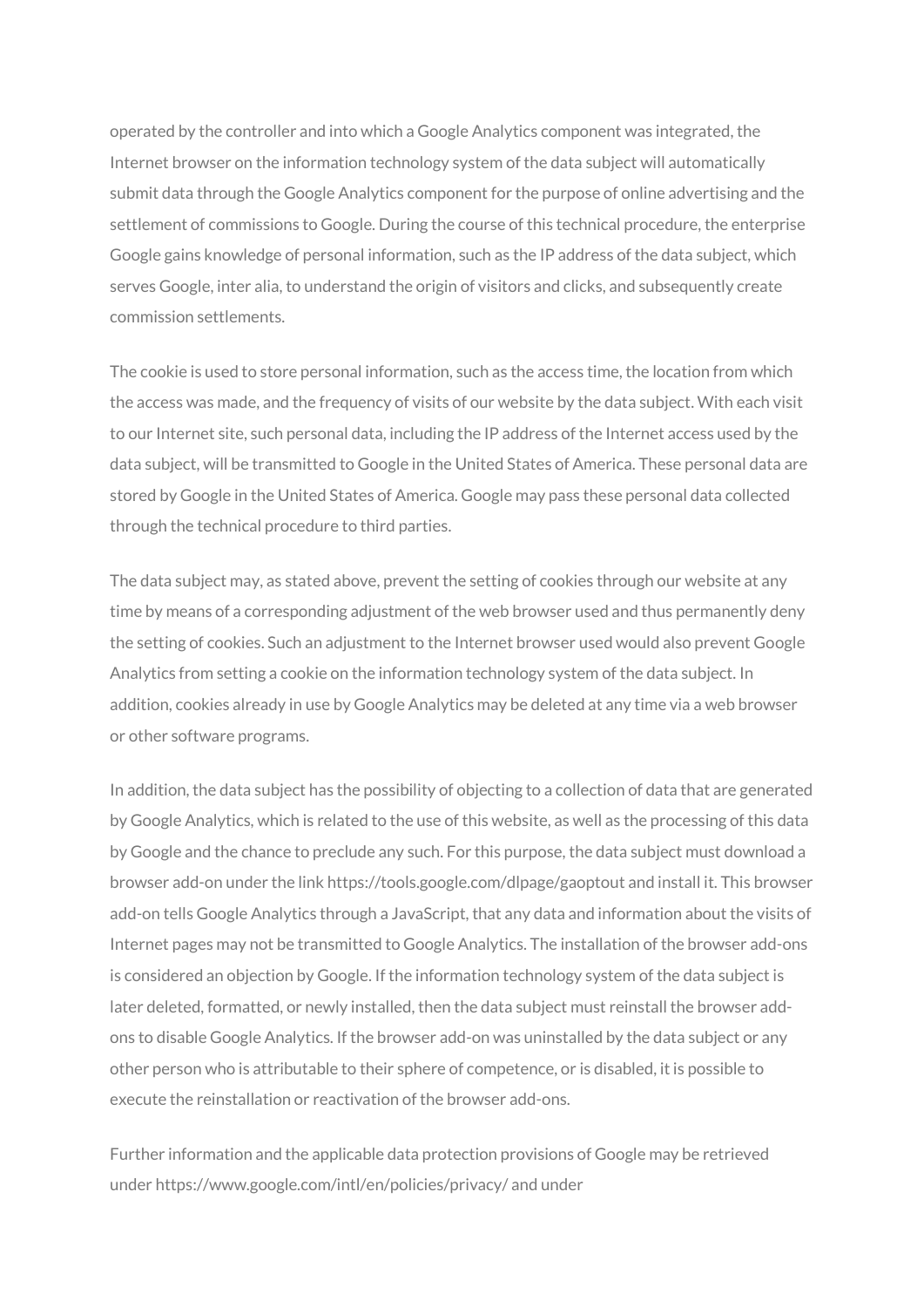http://www.google.com/analytics/terms/us.html. Google Analytics is further explained under the following Link https://www.google.com/analytics/.

#### 10. Data protection provisions about the application and use of Google+

On this website, the controller has integrated the Google+ button as a component. Google+ is a socalled social network. A social network is a social meeting place on the Internet, an online community, which usually allows users to communicate with each other and interact in a virtual space. A social network may serve as a platform for the exchange of opinions and experiences, or enable the Internet community to provide personal or business-related information. Google+ allows users of the social network to include the creation of private profiles, upload photos and network through friend requests.

The operating company of Google+ is Google Inc., 1600 Amphitheatre Pkwy, Mountain View, CA 94043-1351, UNITED STATES.

With each call-up to one of the individual pages of this website, which is operated by the controller and on which a Google+ button has been integrated, the Internet browser on the information technology system of the data subject automatically downloads a display of the corresponding Google+ button of Google through the respective Google+ button component. During the course of this technical procedure, Google is made aware of what specific sub-page of our website was visited by the data subject. More detailed information about Google+ is available under https://developers.google.com/+/.

If the data subject is logged in at the same time to Google+, Google recognizes with each call-up to our website by the data subject and for the entire duration of his or her stay on our Internet site, which specific sub-pages of our Internet page were visited by the data subject. This information is collected through the Google+ button and Google matches this with the respective Google+ account associated with the data subject.

If the data subject clicks on the Google+ button integrated on our website and thus gives a Google+ 1 recommendation, then Google assigns this information to the personal Google+ user account of the data subject and stores the personal data. Google stores the Google+ 1 recommendation of the data subject, making it publicly available in accordance with the terms and conditions accepted by the data subject in this regard. Subsequently, a Google+ 1 recommendation given by the data subject on this website together with other personal data, such as the Google+ account name used by the data subject and the stored photo, is stored and processed on other Google services, such as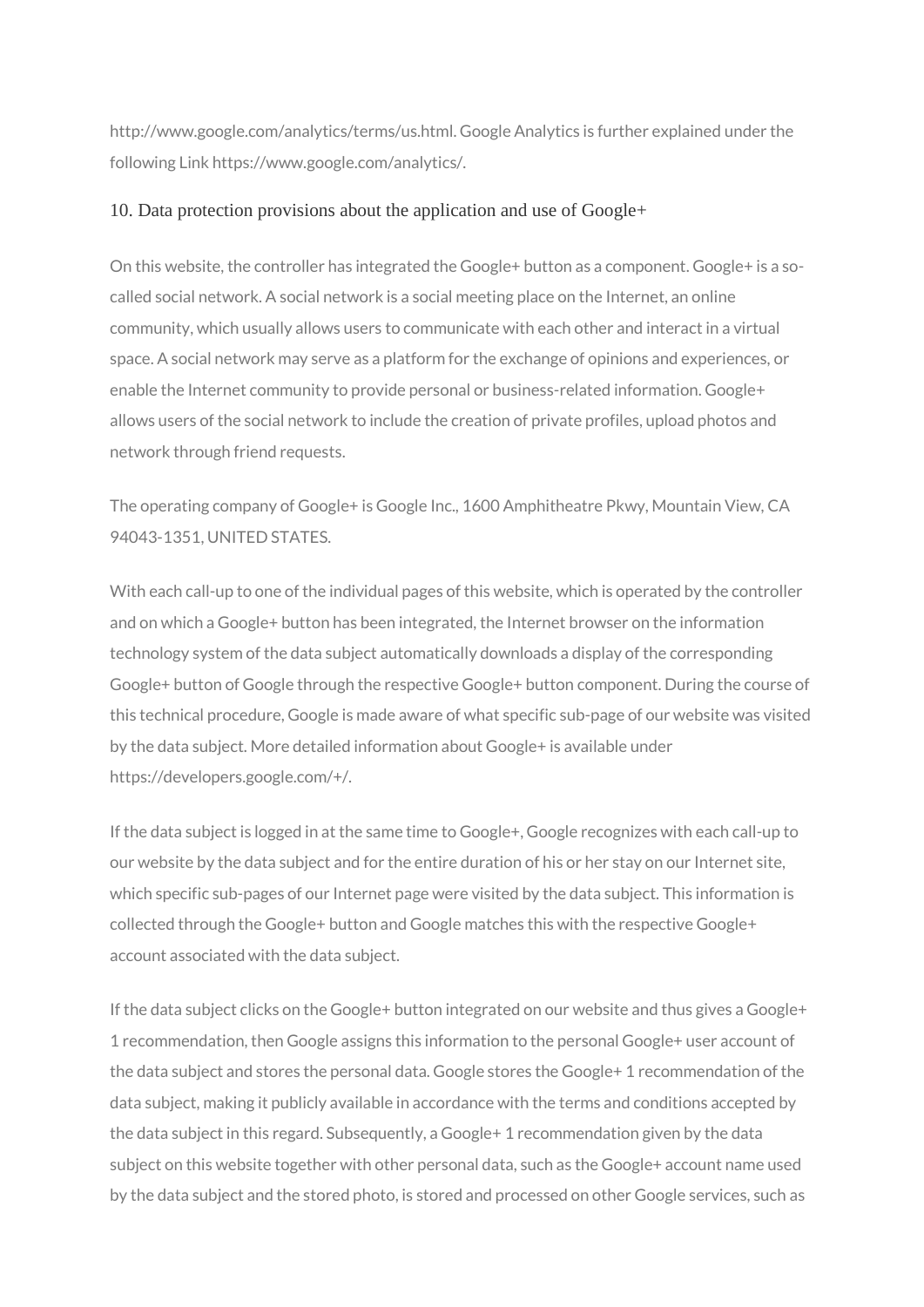search-engine results of the Google search engine, the Google account of the data subject or in other places, e.g. on Internet pages, or in relation to advertisements. Google is also able to link the visit to this website with other personal data stored on Google. Google further records this personal information with the purpose of improving or optimizing the various Google services.

Through the Google+ button, Google receives information that the data subject visited our website, if the data subject at the time of the call-up to our website is logged in to Google+. This occurs regardless of whether the data subject clicks or doesn't click on the Google+ button.

If the data subject does not wish to transmit personal data to Google, he or she may prevent such transmission by logging out of his Google+ account before calling up our website.

Further information and the data protection provisions of Google may be retrieved under https://www.google.com/intl/en/policies/privacy/. More references from Google about the Google+ 1 button may be obtained under https://developers.google.com/+/web/buttons-policy.

#### 11. Data protection provisions about the application and use of Google-AdWords

On this website, the controller has integrated Google AdWords. Google AdWords is a service for Internet advertising that allows the advertiser to place ads in Google search engine results and the Google advertising network. Google AdWords allows an advertiser to pre-define specific keywords with the help of which an ad on Google's search results only then displayed, when the user utilizes the search engine to retrieve a keyword-relevant search result. In the Google Advertising Network, the ads are distributed on relevant web pages using an automatic algorithm, taking into account the previously defined keywords.

The operating company of Google AdWords is Google Inc., 1600 Amphitheatre Pkwy, Mountain View, CA 94043-1351, UNITED STATES.

The purpose of Google AdWords is the promotion of our website by the inclusion of relevant advertising on the websites of third parties and in the search engine results of the search engine Google and an insertion of third-party advertising on our website.

If a data subject reaches our website via a Google ad, a conversion cookie is filed on the information technology system of the data subject through Google. The definition of cookies is explained above. A conversion cookie loses its validity after 30 days and is not used to identify the data subject. If the cookie has not expired, the conversion cookie is used to check whether certain sub-pages, e.g, the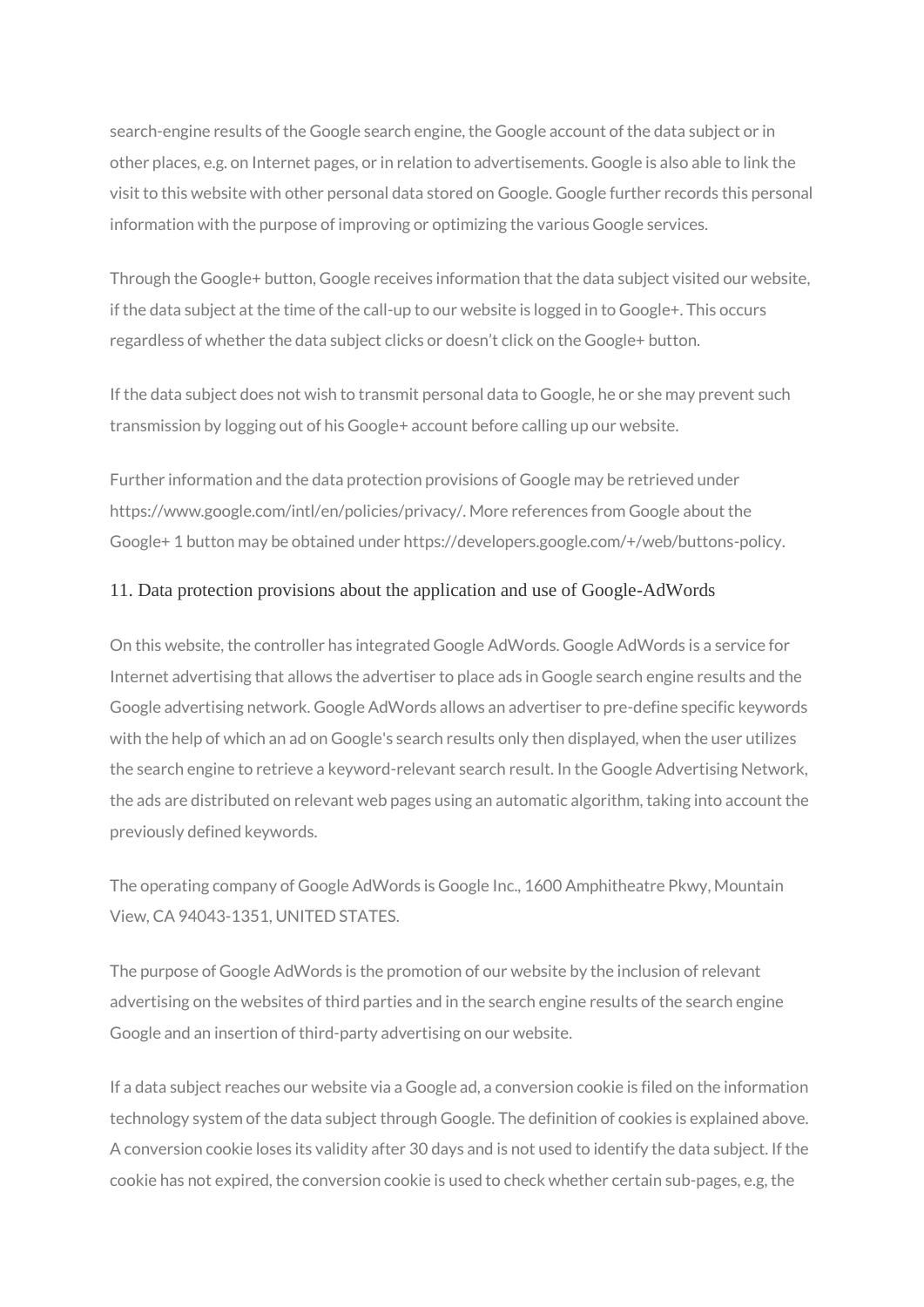shopping cart from an online shop system, were called up on our website. Through the conversion cookie, both Google and the controller can understand whether a person who reached an AdWords ad on our website generated sales, that is, executed or canceled a sale of goods.

The data and information collected through the use of the conversion cookie is used by Google to create visit statistics for our website. These visit statistics are used in order to determine the total number of users who have been served through AdWords ads to ascertain the success or failure of each AdWords ad and to optimize our AdWords ads in the future. Neither our company nor other Google AdWords advertisers receive information from Google that could identify the data subject.

The conversion cookie stores personal information, e.g. the Internet pages visited by the data subject. Each time we visit our Internet pages, personal data, including the IP address of the Internet access used by the data subject, is transmitted to Google in the United States of America. These personal data are stored by Google in the United States of America. Google may pass these personal data collected through the technical procedure to third parties.

The data subject may, at any time, prevent the setting of cookies by our website, as stated above, by means of a corresponding setting of the Internet browser used and thus permanently deny the setting of cookies. Such a setting of the Internet browser used would also prevent Google from placing a conversion cookie on the information technology system of the data subject. In addition, a cookie set by Google AdWords may be deleted at any time via the Internet browser or other software programs.

The data subject has a possibility of objecting to the interest based advertisement of Google. Therefore, the data subject must access from each of the browsers in use the link www.google.de/settings/ads and set the desired settings.

Further information and the applicable data protection provisions of Google may be retrieved under https://www.google.com/intl/en/policies/privacy/.

#### 12. Data protection provisions about the application and use of Twitter

On this website, the controller has integrated components of Twitter. Twitter is a multilingual, publicly-accessible microblogging service on which users may publish and spread so-called 'tweets,' e.g. short messages, which are limited to 140 characters. These short messages are available for everyone, including those who are not logged on to Twitter. The tweets are also displayed to so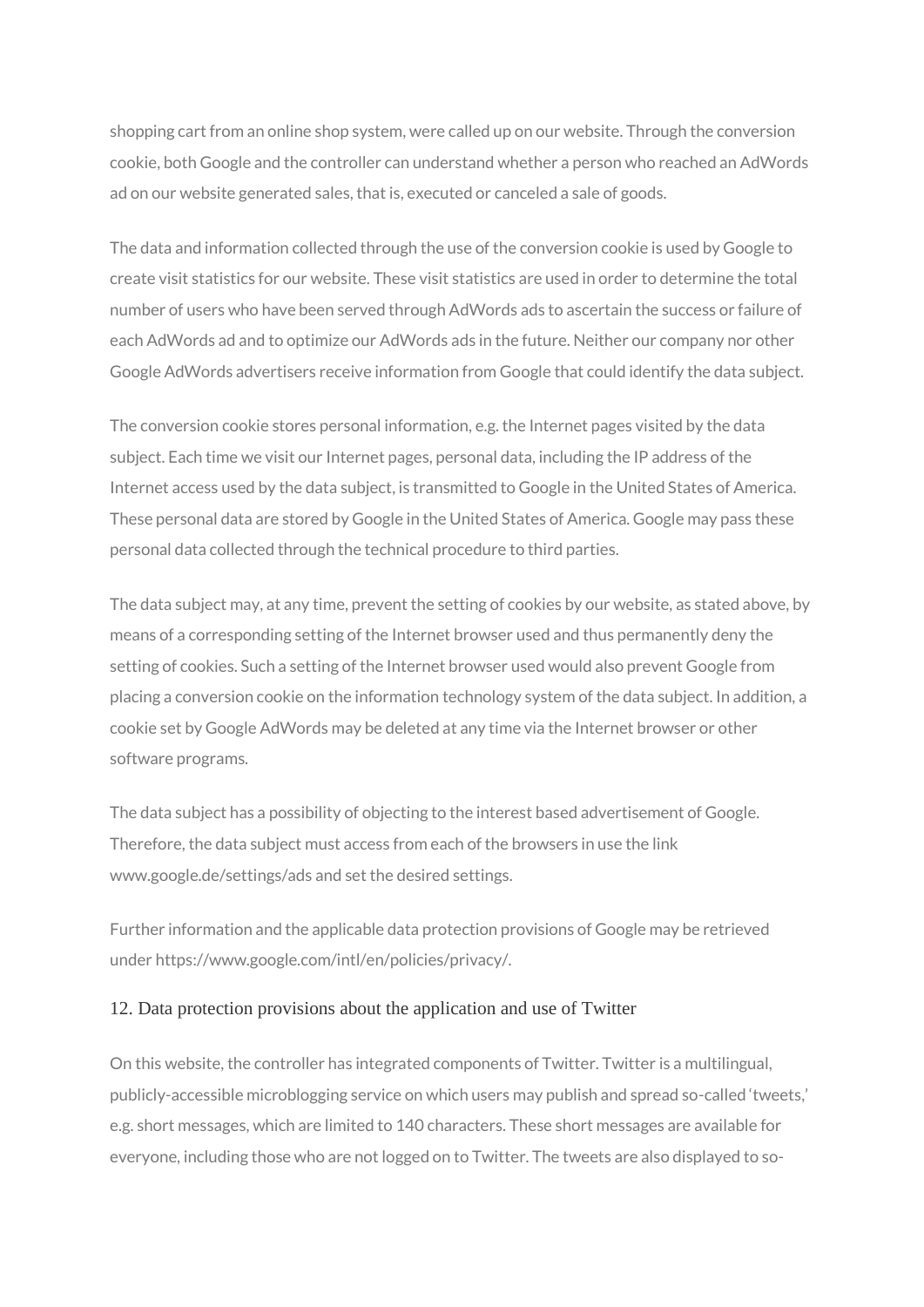called followers of the respective user. Followers are other Twitter users who follow a user's tweets. Furthermore, Twitter allows you to address a wide audience via hashtags, links or retweets.

The operating company of Twitter is Twitter, Inc., 1355 Market Street, Suite 900, San Francisco, CA 94103, UNITED STATES.

With each call-up to one of the individual pages of this Internet site, which is operated by the controller and on which a Twitter component (Twitter button) was integrated, the Internet browser on the information technology system of the data subject is automatically prompted to download a display of the corresponding Twitter component of Twitter. Further information about the Twitter buttons is available under https://about.twitter.com/de/resources/buttons. During the course of this technical procedure, Twitter gains knowledge of what specific sub-page of our website was visited by the data subject. The purpose of the integration of the Twitter component is a retransmission of the contents of this website to allow our users to introduce this web page to the digital world and increase our visitor numbers.

If the data subject is logged in at the same time on Twitter, Twitter detects with every call-up to our website by the data subject and for the entire duration of their stay on our Internet site which specific sub-page of our Internet page was visited by the data subject. This information is collected through the Twitter component and associated with the respective Twitter account of the data subject. If the data subject clicks on one of the Twitter buttons integrated on our website, then Twitter assigns this information to the personal Twitter user account of the data subject and stores the personal data.

Twitter receives information via the Twitter component that the data subject has visited our website, provided that the data subject is logged in on Twitter at the time of the call-up to our website. This occurs regardless of whether the person clicks on the Twitter component or not. If such a transmission of information to Twitter is not desirable for the data subject, then he or she may prevent this by logging off from their Twitter account before a call-up to our website is made.

The applicable data protection provisions of Twitter may be accessed under https://twitter.com/privacy?lang=en.

#### 13. Legal basis for the processing

Art. 6(1) lit. a GDPR serves as the legal basis for processing operations for which we obtain consent for a specific processing purpose. If the processing of personal data is necessary for the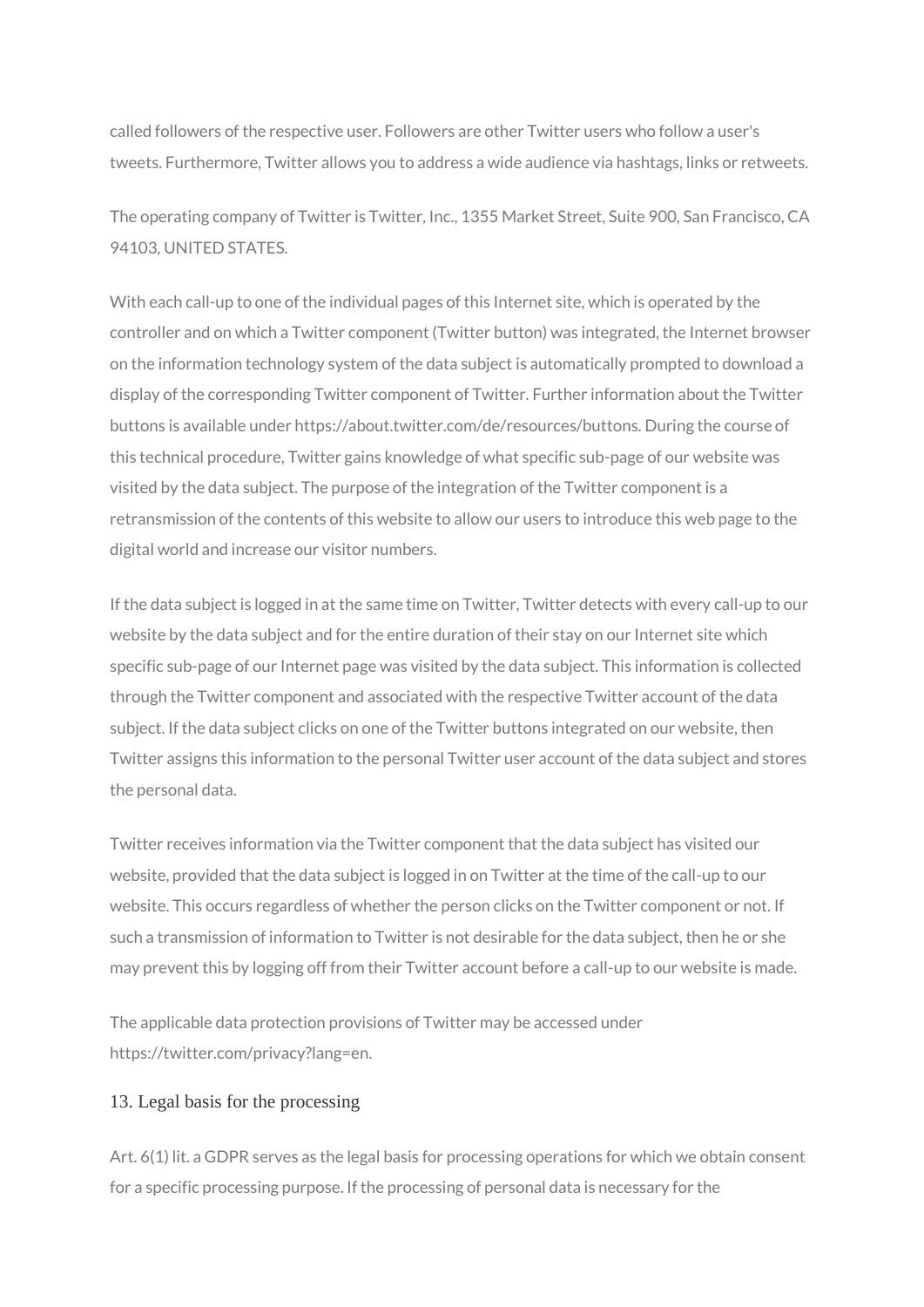performance of a contract to which the data subject is party, as is the case, for example, when processing operations are necessary for the supply of goods or to provide any other service, the processing is based on Article 6(1) lit. b GDPR. The same applies to such processing operations which are necessary for carrying out pre-contractual measures, for example in the case of inquiries concerning our products or services. Is our company subject to a legal obligation by which processing of personal data is required, such as for the fulfillment of tax obligations, the processing is based on Art. 6(1) lit. c GDPR. In rare cases, the processing of personal data may be necessary to protect the vital interests of the data subject or of another natural person. This would be the case, for example, if a visitor were injured in our company and his name, age, health insurance data or other vital information would have to be passed on to a doctor, hospital or other third party. Then the processing would be based on Art. 6(1) lit. d GDPR. Finally, processing operations could be based on Article 6(1) lit. f GDPR. This legal basis is used for processing operations which are not covered by any of the abovementioned legal grounds, if processing is necessary for the purposes of the legitimate interests pursued by our company or by a third party, except where such interests are overridden by the interests or fundamental rights and freedoms of the data subject which require protection of personal data. Such processing operations are particularly permissible because they have been specifically mentioned by the European legislator. He considered that a legitimate interest could be assumed if the data subject is a client of the controller (Recital 47 Sentence 2 GDPR).

#### 14. The legitimate interests pursued by the controller or by a third party

Where the processing of personal data is based on Article 6(1) lit. f GDPR our legitimate interest is to carry out our business in favor of the well-being of all our employees and the shareholders.

#### 15. Period for which the personal data will be stored

The criteria used to determine the period of storage of personal data is the respective statutory retention period. After expiration of that period, the corresponding data is routinely deleted, as long as it is no longer necessary for the fulfillment of the contract or the initiation of a contract.

# 16. Provision of personal data as statutory or contractual requirement; Requirement necessary to enter into a contract; Obligation of the data subject to provide the personal data; possible consequences of failure to provide such data

We clarify that the provision of personal data is partly required by law (e.g. tax regulations) or can also result from contractual provisions (e.g. information on the contractual partner). Sometimes it may be necessary to conclude a contract that the data subject provides us with personal data, which